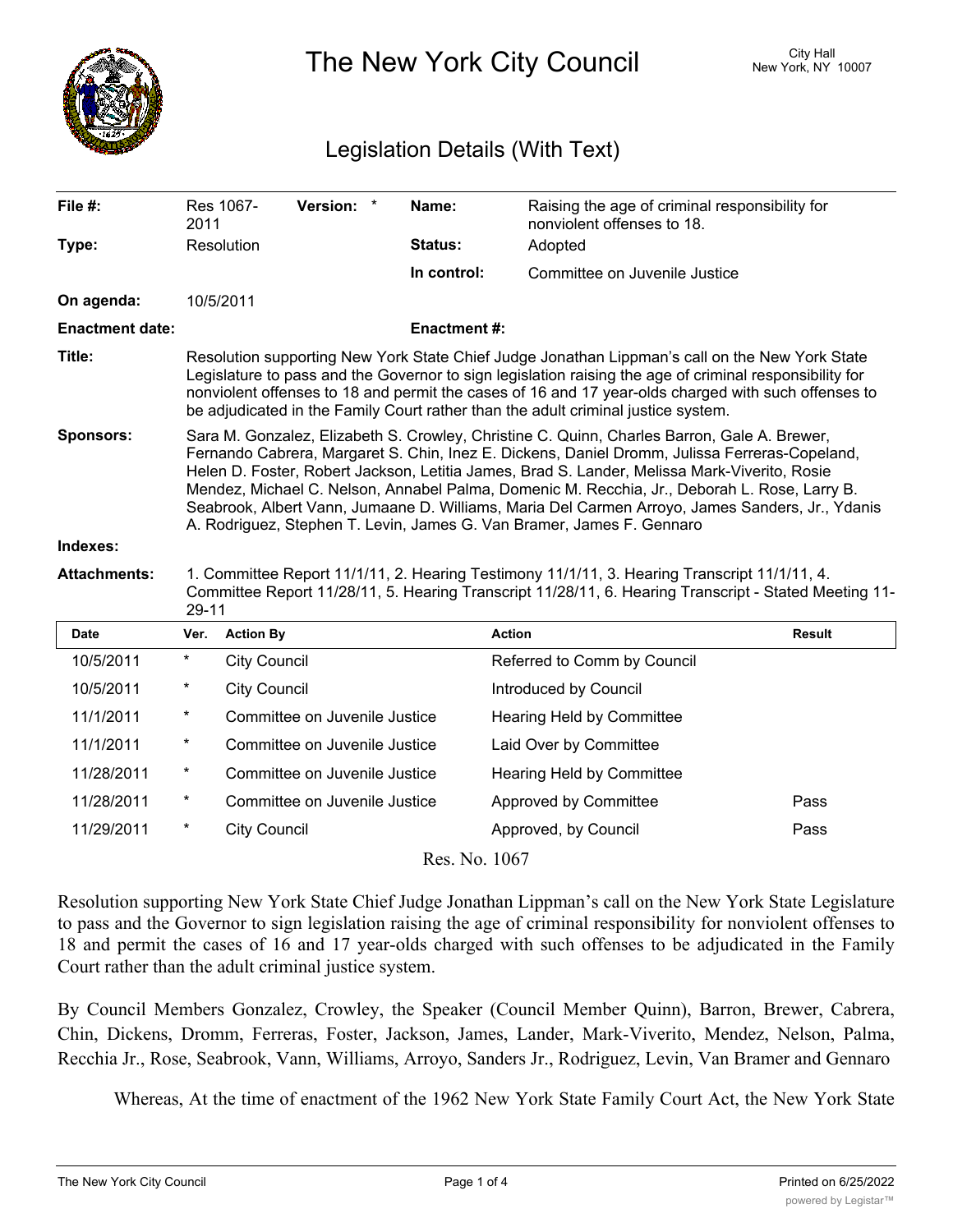## **File #:** Res 1067-2011, **Version:** \*

Legislature chose 16 to be the age of criminal responsibility as a temporary measure until public hearings and research could be conducted; and

Whereas, The age set by the New York State Legislature was never revisited and has now lasted half a century without meaningful reconsideration; and

Whereas, According to the Correctional Association of New York, New York is one of only two states in the country, along with North Carolina, in which youth arrested at age 16 or older are tried in adult court and confined in adult jails and prisons regardless of the crime with which they are charged; and

Whereas, In 37 states, including the District of Columbia, the age of criminal responsibility is 18 with 11 other states setting the age at 17; and

Whereas, According to the New York State Division of Criminal Justice Services ("DCJS"), 45,873 16 and 17 year-olds were arrested in New York State during 2010; and

Whereas, According to John Jay College of Criminal Justice, the majority of arrests for 16 and 17 yearolds were for nonviolent crimes; and

Whereas, According to the DCJS, 3,854 16 and 17 year-olds were convicted of felonies and misdemeanors in New York City in 2008; and

Whereas, Studies have shown that youth receiving juvenile sanctions had lower recidivism rates than youth receiving adult sanctions; and

Whereas, Youth subject to the jurisdiction of the Criminal and Supreme Court do not have access to the array of services and alternatives to incarceration, reentry based programs, and support services available to those under the jurisdiction of Family Court; and

Whereas, According to the New York Law Journal, scientific studies of the adolescent mind have shown that 16 and 17 year-olds lack the maturity and judgment to understand the legal consequences of their actions; and

Whereas, In the 2005 U.S. Supreme Court ruling *Roper v. Simmons*, the Court drew on new research on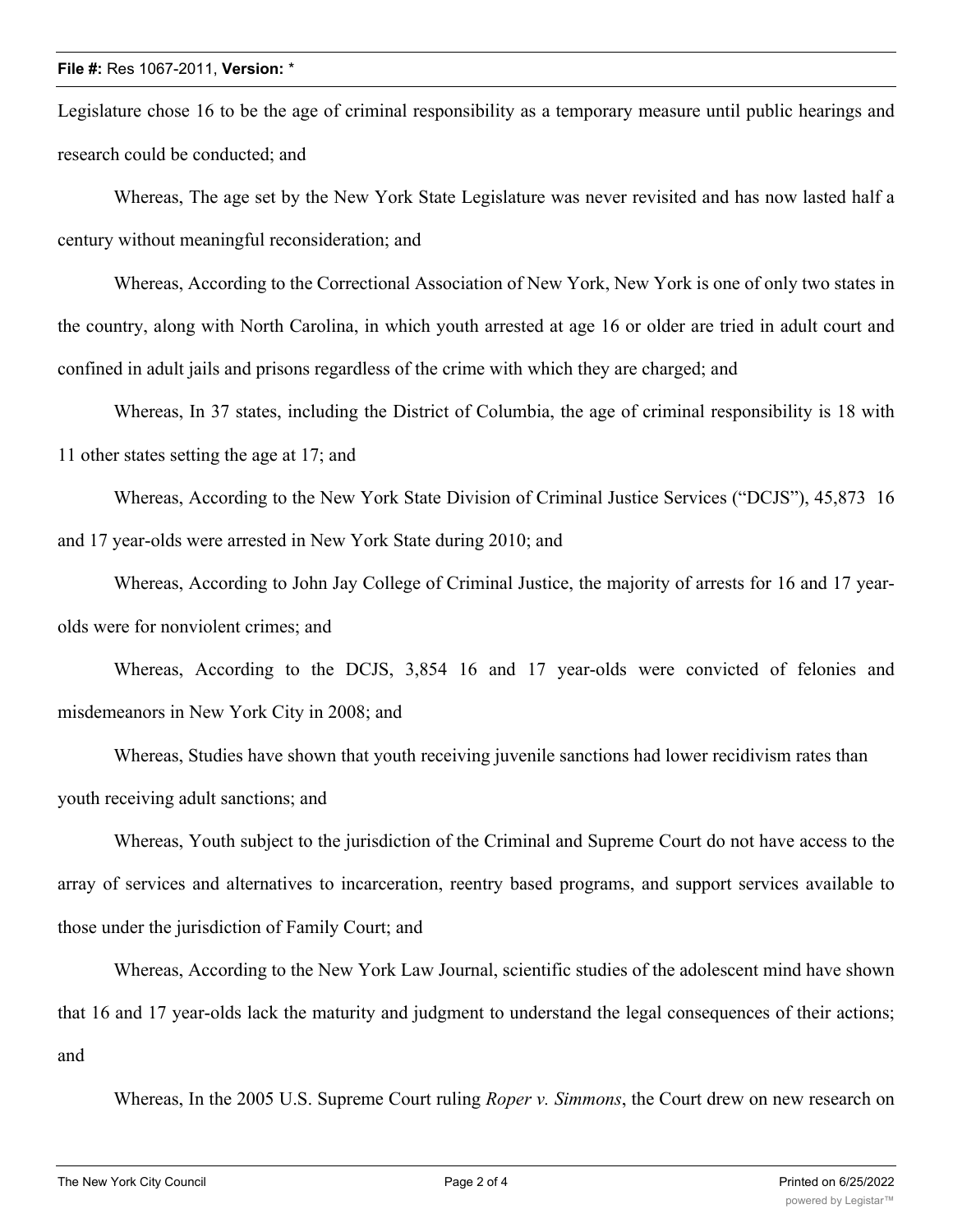adolescent brain development to prohibit the imposition of the death penalty for youth under the age of 18; and

Whereas, In the 2010 U.S. Supreme Court ruling *Graham v. Florida*, the Court further held that juvenile offenders may not be sentenced to life imprisonment without parole for non-homicide offenses; and

Whereas, On September 21, 2011, New York State Chief Judge Jonathan Lippman addressed the Citizens Crime Commission of New York City regarding the need for juvenile justice system reform in the State of New York; and

Whereas, Chief Judge Lippman called on the New York State Legislature to introduce legislation increasing the age of criminal responsibility from 16 to 18 years of age in order to permit 16 and 17 year-olds charged with less serious crimes to have their cases adjudicated by the New York State Family Court, which is better suited to their needs; and

Whereas, In describing differences between adolescents and adults, Chief Judge Lippman stated, "In particular, [adolescents'] brains are not fully matured, and this limits their ability to make reasoned judgments and engage in the kind of thinking that weighs risks and consequences. Teenagers have difficulty with impulse control, and with resisting outside influences and peer pressure;" and

Whereas, Chief Judge Lippman stated the adult criminal justice system is focused on punishment and incarceration and is not designed to address the special problems and needs of 16 and 17 year-olds; and

Whereas, Chief Judge Lippman referred to the New York State Family Court as "a system that is focused on rehabilitation and getting children back on the right track, that offers supervision, mental health treatment, remedial education and other services and programs where judges are obligated by law to act in the best interests of the children who come before them - a mandate that does not exist in criminal court;" and

Whereas, Chief Judge Lippman questioned whether society is best served by burdening adolescents charged with less serious, nonviolent crimes with criminal records that may bar them from future employment and educational opportunities rather than providing them with rehabilitative options; and

Whereas, Chief Judge Lippman highlighted the financial and logistical concerns attached to raising the